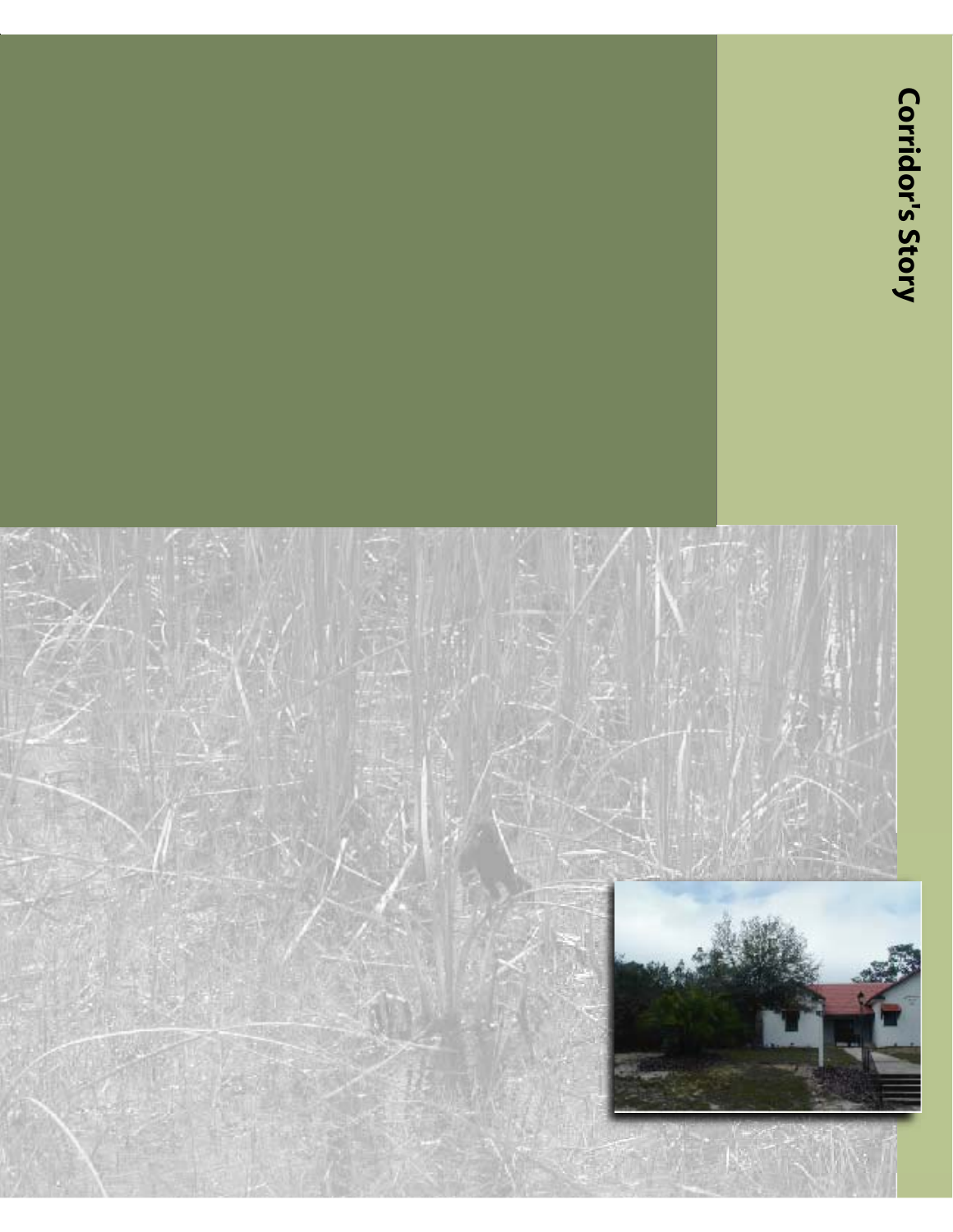# **9 Corridor's Story**

Traveling the Ridge Scenic Highway offers an introduction to the ecology, history, and culture of Central Florida. Travelers who take time to walk in the historic communities, tour the unique attractions, or partake of the activities available in the parks and conservation areas located along The Ridge Scenic Highway leaves travelers with a new understanding of Central Florida, its ecology, its history, and its people.

*How is the Corridor Story told today? Captions and photos in the green boxes highlight only a few of the many attractions, historic sites, museums, conservation lands ,and views that teach travelers of the rich history of the Ridge Scenic Highway and the communities found along it.* 

#### **Natural Setting along the Corridor**

The Ridge Scenic Highway is located along the Lake Wales Ridge, which extends from southern Highlands County north to rolling hills occurring just west of Lake Apopka in Lake County. During ancient sea level rises, the sand dunes and sandhills that comprise the Lake Wales Ridge became islands isolated from the mainland of the United States of America. The isolation imposed during these periods led to the evolution of numerous plant and animal species, many of which are endemic species found living

*Travelers along the Lake Wales Ridge can explore the rare habitats found in the Lake Wales Ridge by hiking in the conservation and recreation lands found along the Ridge Scenic Highway, including:* 

- *Historic Bok Sanctuary*
- *Mountain Lake Cutoff (Lake Wales)*
- *Peace Creek Canal System*
- *Ridge Audubon Nature Trail*
- *Crooked Lake Sandhill*
- *Crooked Lake Prairie*
- *Tiger Creek Preserve*
- *Hickory Lake Scrub*
- *Lake Wales Ridge State Forest*



*Crooked Lake Prairie* 



exclusively on the Lake Wales Ridge, adapted to the specific conditions of these arid areas. Because of the rarity of the habitat required for these species, many are listed by state or federal agencies as endangered or threatened.

Although a variety of habitat types occur on the Lake Wales Ridge, two of the rare habitats are of specific concern to ecologists: the high pine/sandhill areas and Florida scrub. High pine historically occurred throughout much of the southeast on dry sandhills or other extremely well drained sands. These areas typically had a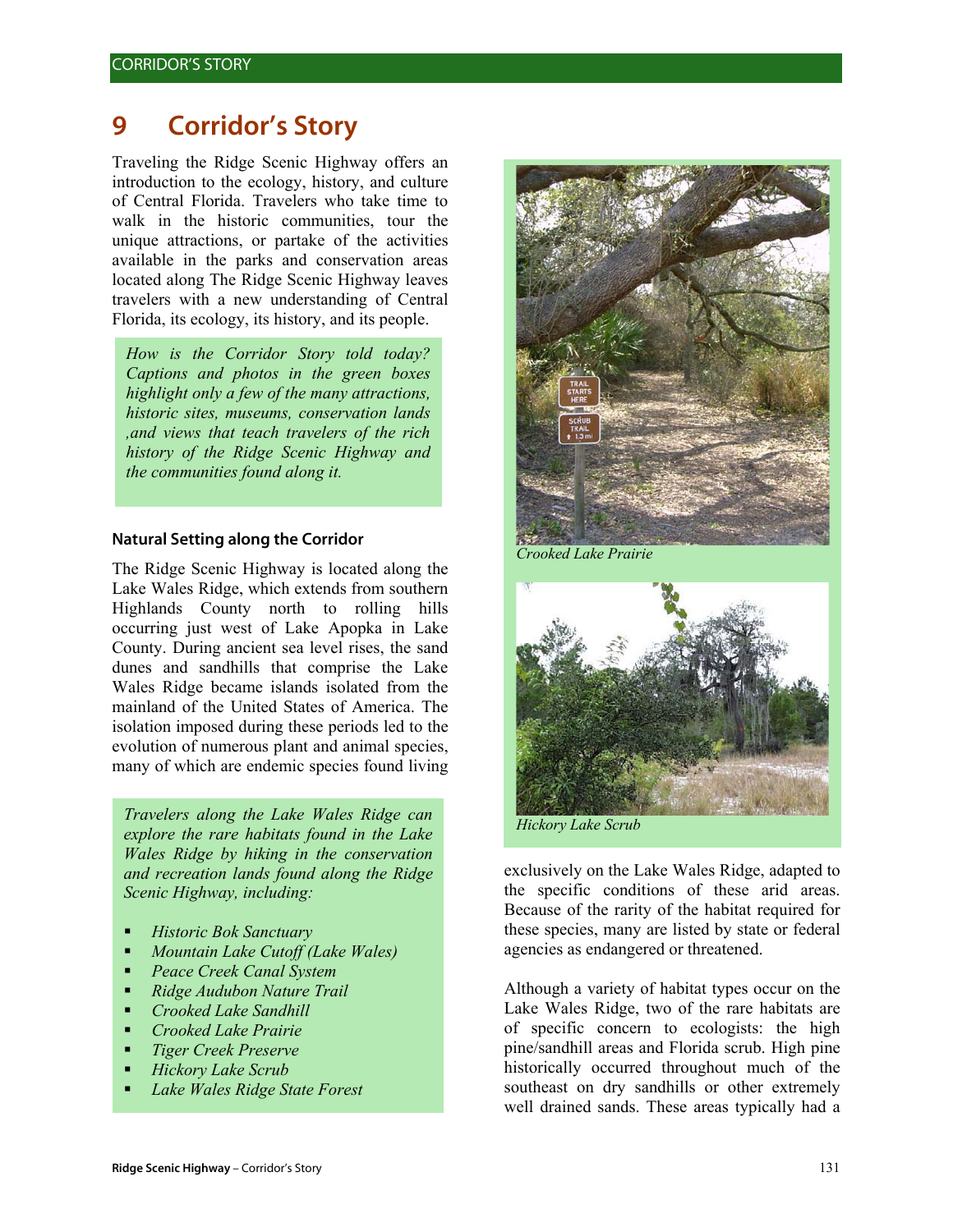very open canopy of longleaf pine (*Pinus palustris*) with a dense herbaceous layer dominated by wiregrass (*Aristida beyrichiana*). Florida scrub occurs on extremely well drained sands and is typically comprised of a sparse to dense canopy of sand pine (*Pinus clausa*) or various scrub oak species (*Quercus* spp.). The herbaceous layer of these areas was typically sparse and consisted of a variety of plant species, including several federally listed endangered plant species.

# **Early Residents along the Corridor**

Native Americans made their homes along the lakes of the Lake Wales Ridge, taking advantage of the rich soils and moderate climate. The Maskaki tribe claimed title to lands in extreme north-central Polk County along the Lake Wales Ridge. Early Americans from the Creek Nation inhabited a village on Lake Pierce. In 1870, there was a small camp of Seminole Indians on Crooked Lake. Leaving behind no written or oral history, their legacy is preserved through artifacts, shell middens, and ceremonial mounds.

Citrus was introduced to Polk County as far back as the 1500's, when Spanish missions planted oranges near the missions, reportedly to induce Native Americans to remain close by (*The History of Polk County, Fl p.1*). These oranges were not the sweet treats we enjoy today, but were a sour variety. The orange trees survived and were used by later settlers who found the area well suited for citrus. Growing only a few trees near their homes, the settlers found use for both sour and sweet oranges, eating and trading the sweet oranges, and using sour oranges to season their meat.

The Spanish also brought cattle to Florida. Native Americans made use of these creatures, which were a coarse-haired, bony animal that could survive the Florida weather.

Settlers began arriving to Polk County following the purchase of Florida by the Colonies in 1819. One settlement was reported northwest of Lakeland, west of the Ridge Scenic Highway, as early as 1837. By this time, there were also two forts (*The History of Polk County, FL p.1*) Fort

*Archeological sites are scattered along the length of The Ridge Scenic Highway. While not open to the public, these sites provide significant information to researchers and preserve the history of these lost cultures.* 

Fraser and Fort Gardiner. In 1850, Fort Clinch was established near Frostproof, at the southern end of the Ridge Scenic Highway.

# **Early Industries of the Corridor**

In the nineteenth century, Polk County was not easily accessible to northern markets; therefore, growth in the area was slow. The only means by which to transport fruit and other exports was by boat. In the mid nineteenth century, settlers began shipping citrus to England. To keep citrus from spoiling for long periods, the fruit was dried in the sun before shipment.

By the 1880's, citrus was a growing industry in Polk County. Settlers began developing the cattle market in the 1800's, trading principally with Cuba. Unsatisfied with the type of cattle brought over by the Spanish, settlers continued to experiment with breeds of cattle that could survive in the Florida heat. In 1916, E.F. Lester introduced the Brahman cattle from India. These cattle thrived. Ranchers began to crossbreed the Brahman cattle with other breeds to produce hardier cattle that could live in Florida, making huge advancements in the cattle industry. Another major breakthrough was achieved when the Compulsory Dipping Law of 1923 required dipping cattle, a technique used to control the



*A thriving citrus industry is located along the length of the Ridge Scenic Highway.*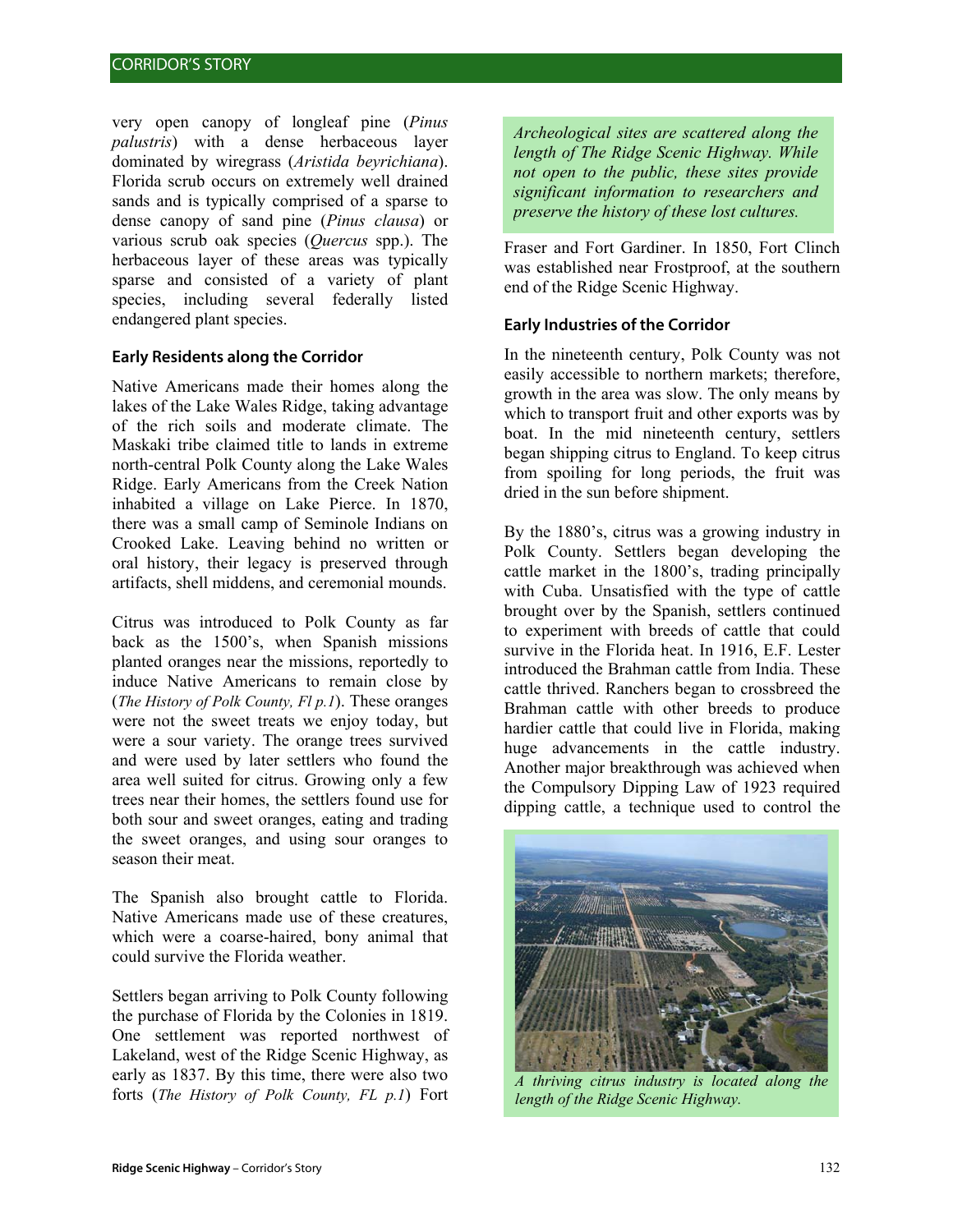tick population.

#### **The Early Nineteenth Century - Polk County and Township Established along the Corridor**

First known as Keystone City, the Town of Frostproof was laid out in the early 1880's. Stephan Washington Carson and his family, the first family in Frostproof, settled in the wilderness in 1886. Shortly after arriving, he and his two sons Munsy and Joe started a citrus nursery on Streaty Lake, just south of Frostproof. They used their nursery stock to plant two groves in the area (Carson's Diaries, 1886-1896). Other early residents also planted orange groves, which became the primary industry of the town. The name Frostproof was chosen for the area in 1892. Walter Overocker became the first postman, with the post office operating out of the Overocker home for 22 years. The Walter Overocker house, built in 1892, is still located on Overocker Circle, off  $9<sup>th</sup>$ Street. The town grew slowly due to the lack of transportation facilities, with 30 residents by the end of the nineteenth century. Frostproof did not open its first school until 1901.

On February 8, 1861, Polk County was established.

# **The Corridor and the Railroad**

The South Florida Railway Company extended a railroad line for both freight and passengers into Polk County in 1883. The introduction of the railroad, linking the county to northern markets, sparked rapid population growth. Cities such as



*The Overocker home – photo provided by the Frostproof Historical Society.*

Haines City, Lake Hamilton, Dundee, and Lake Wales grew up around the rail line, while other cities, such as Frostproof, saw a new era of growth with the introduction of the railroad.

Originally named Clay Cut, Haines City, the Gateway to the Scenic Highlands, was established in 1883. The city was named after Colonel Haines, an official of the South Florida Railroad. It is said that this gesture played a role in enticing the railroad to serve Haines City. The economy was primarily based around cattle, citrus, and residential development. Tomatoes were also grown in the area in the 1890's. In the first years, Haines City grew quickly. A school was built beginning in 1880, with 37 students enrolled in the two-story schoolhouse by 1887. The first telephone installation in Polk County was made in the 1890's in Haines City, which became the link for telephone service throughout



*Constructed between 1913-1937, the Downtown Haines City Commercial District preserves the character of the historic commercial area.* 



*Haines City's St. Mark's Episcopal Church, constructed in 1890, is listed on the National Register of Historic Places.*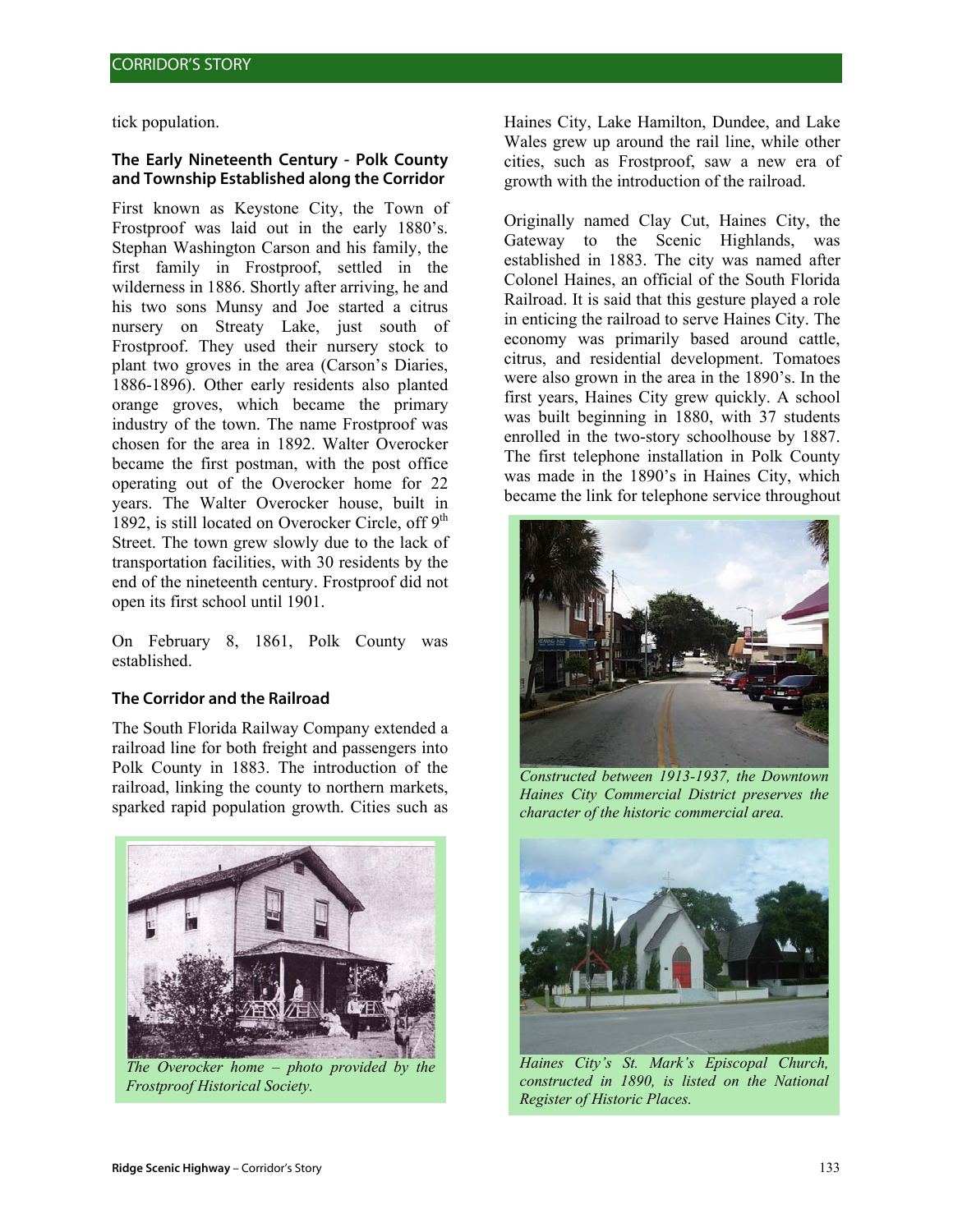#### Polk County.

The introduction of the railroad expanded the citrus and cattle industries and supported the growth of new industries. The 1880's saw the beginnings of the phosphate industry, which relied on the railroads to ship its product. Polk County has led the nation's production of phosphate since 1894 (*The History of Polk County, FL p.26*).



*in 1911, currently serves as a history museum.*

Dundee was platted in 1911 by the Highlands Development Co., and incorporated in 1925. It was the first new town platted on the Haines City-Sebring branch of the railroad. The first industries were the Mixon Sawmill Co., Rayburn Turpentine Distillery, and Glen St. Mary Nursery (*The History of Polk County, Fl p.16*). Lake Hamilton also owed its development to the railroads. Lake Hamilton, named after the lake on which it is located, was founded in 1913. The Atlantic Coast Line Railroad completed a station in April 1914. A Woman's Club was established early on, and a Board of Trade was established by 1915.

Lake Wales began as a turpentine complex and small hamlet. In 1911, Tillman, Johnson, Bullard, and Stuart founded the Lake Wales Land Company. The railroad was extended to the hamlet in June 1911, and the turpentine complex opened in 1912. In 1913, the A.R.P. Church, known today as the First Presbyterian Church, was completed. A school was opened in 1913. In 1916, Lake Wales was connected to both the Atlantic Coast Line Railroad and the Seaboard Air Line Railroad, providing

unsurpassed access to markets across Florida. The City of Lake Wales was incorporated in 1917. The Lake Wales Citrus Growers Association was established in 1918, and the town became known as the Highland Heart of "Citrus Land" (*Lake Wales, Florida, the Golden Age p. 4*) and the Crown Jewel of the Ridge.

The railroad supported a new industry in residential development, the winter estate. A few enclaves, such as the Mountain Lake Colony, developed north of Lake Wales as winter estates for well-to-do northerners. Mountain Lake was the winter home for many famous, affluent individuals, including Edward W. Bok, C. Austin Buck, August Heckscher, Irving T. Bush, and E.T. Benford.



*The Lake Wales City Hall, constructed in 1928, was the first building in town to serve a government function and continues to serve a government function.* 



*Lake Wales received its unique clock tower in 1931. The clock tower was a gift to the City of Lake Wales from Misses Sara E. and Emma Y. Kolb. The core of the tower is brick, with a coquina façade.*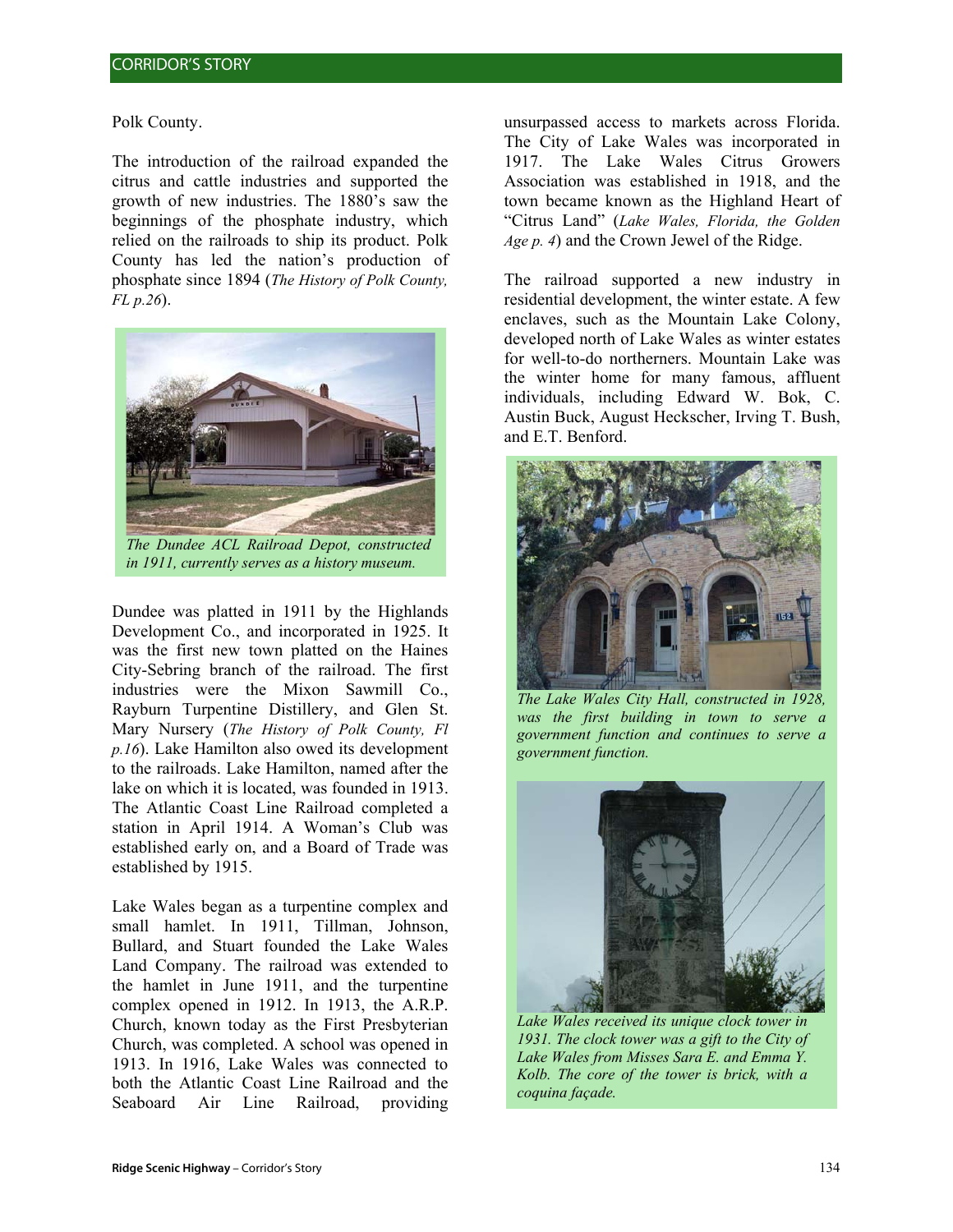Lake of the Hills was also envisioned as a community of spacious rural estates. The W. J. Howey Land Company surveyed and platted the land around Lake Starr in 1914-1915 into a subdivision called Starr Lake Villa and renamed Lake of the Hills in 1923. The W. J. Howey Land Company set aside a lakefront lot of 200 by 200 feet for a Community Club. A Community Club was constructed in 1929. The building is the meeting place for the Lake of the Hills Community Club and the Lake of the Hills Garden Club. These organizations hold social and community functions, costume parties, the historical annual Ice Cream Social, Chicken Barbecue, and the annual Christmas Party at the Lake of the Hills Community Club. The Lake of the Hills Community Club historically functioned, and continues to function, as the focal point for communicating important issues of interest to both surrounding town and county residents.

The Atlantic Coast Line Railroad reached Frostproof in 1912, with the depot located near Reedy Lake. It spurred the first wave of growth the city had experienced. By 1915, Frostproof was the leader of production and shipment of citrus fruit in Florida. The town was incorporated in 1918.

# **The Good Roads Movement and Construction of the Scenic Highway**

The Good Roads movement that began around 1910 facilitated further economic growth in Polk



*The Lake of the Hills Community Club is listed on the National Register of Historic Places*.



*Scenic Highway, asphalt lane with clay shoulders (Source: Crooked Lake – Babson Park Rediscovered)* 

County. Understanding the economic significance of regional transportation systems, residents of Polk County took an early interest in funding and constructing a reliable network of roadways. In June 1914, the Polk County Good Roads Association was organized. That same year, a \$1,500,000 bond issue was passed that funded the construction of 217 miles of asphalt highways (*The History of Polk County, FL p.5*).

The Ridge Scenic Highway, locally known as Scenic Highway, was among the first regional roadways constructed in Polk County. In December 1917, the Scenic Highway was completed from Haines City to Lake Wales, extending as far south as Lake Easy. By May 1918, Scenic Highway had been completed from Haines City to Frostproof. While a vast improvement over existing dirt roads, the road was only nine-feet wide, a little wider than the track of a model T.

Residents of Polk County continued to work to improve safety and aesthetics along the Scenic Highway. In 1921, the Crooked Lake community passed a resolution requesting that clay shoulders be added to Scenic Highway, with cement shoulders on the hills (*Crooked Lake – Babson Park Rediscovered, p. 54*). In 1923, the Associated Board of Trade of the Scenic Highlands, representing Davenport to DeSota City, advocated a bond issue to widen the ninefoot road to 16 feet. In June 1923 C.W. Lawrence, Max Waldron, and J.E. Hunt planted trees along the highway and bignonia vines on the fences along the Scenic Highway from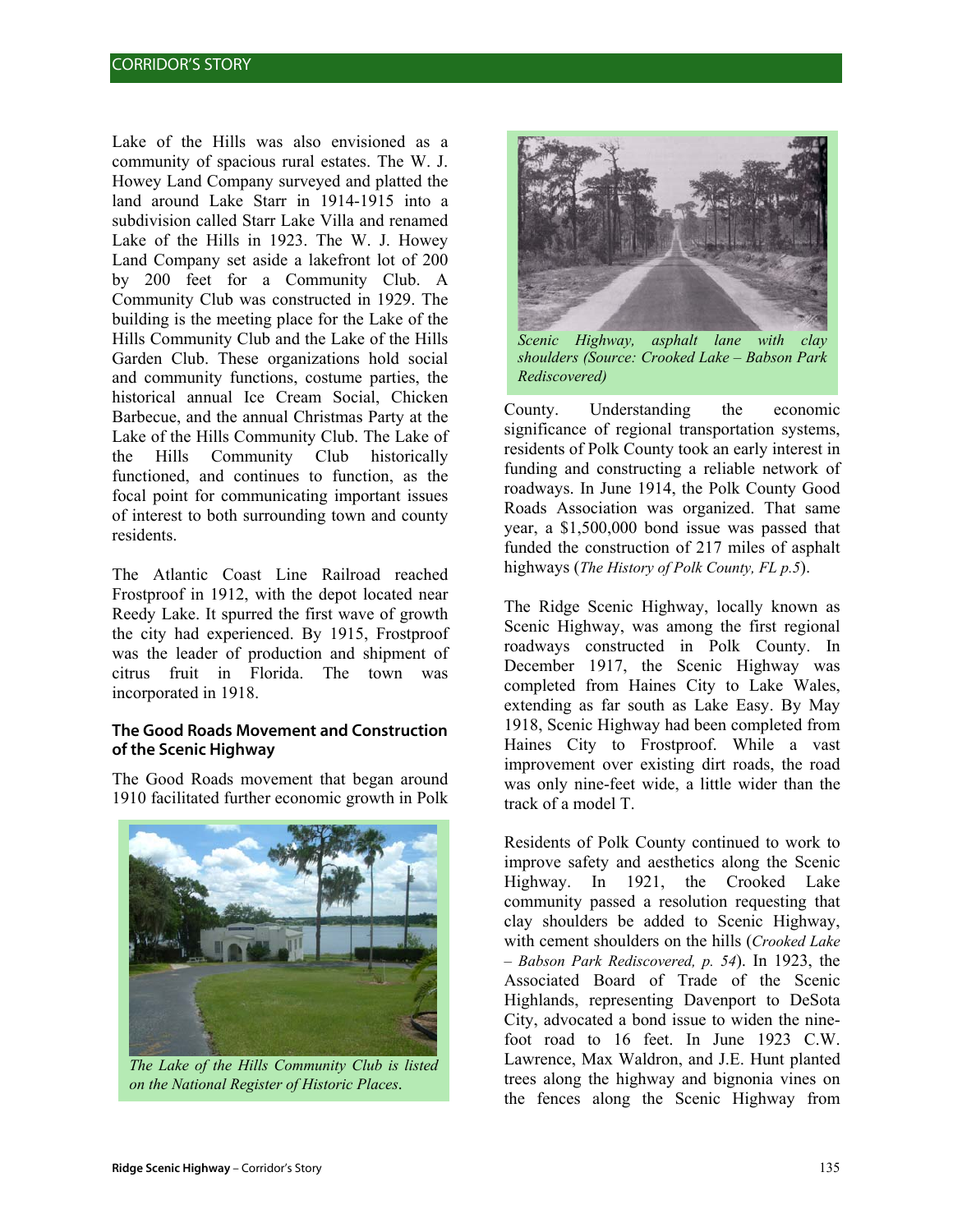Crooked Lake to Lake Moody. Scenic Highway was renamed State Road 8 in 1926. A beautification project was completed in 1932, planting oaks and 170 palms along State Road 8.

# **The Florida Land Boom and Bust**

A number of residential communities took shape during the Florida land boom, which began around 1910. The Florida land boom ended abruptly with the Stock Market Crash in 1929 and the beginning of the Great Depression. Yet, many of the communities planned during the Florida Land Boom survived and are prospering today.

In 1917, H. E. Fairchild originated Hillcrest Heights. The Southern Land Company built the Hillcrest Lodge in 1917 to attract prospective land buyers. The original building burnt to the ground in 1918, but was reconstructed as the Hillcrest Lodge in 1919. Scenic Highway linked the community to existing towns and railroad stations. A charter incorporating the Town of Hillcrest Heights was granted in 1923.

In 1921, Irwin Yarnell began the development of Highland Park. Yarnell chose to build his home, the Casa de Josefina, near the entrance of the Village of Highland Park. The Casa de Josefina, modeled after a Spanish mansion, was constructed in 1923. The home contained over 36 rooms, green lawns, exotic flowers, and rare tropical trees. The Village of Highland Park was incorporated in 1927.



*Casa de Josefina, Village of Highland Park* Babson Park Woman's Club

In 1923, Roger W. Babson purchased 400 acres of land on the north side of Crooked Lake. In 1924, he outlined a town plan, which was named Babson Park. Babson hired Fredrick Law Olmsted to develop plans for landscaping the town. Due to collapse of the Florida land boom in 1927, the town did not take form and the town was never incorporated. A number of buildings that had been constructed stood vacant.

The Babson Park Woman's Club, originally the Literary and Sewing Society, was founded in 1923 to further the development of highest ideals in the community. The Babson Park Woman's Club building was constructed in 1931.

#### **Unique Attractions Develop along the Corridor**

During the Great Depression, residential land development came to a halt. Fortunately, visionary individuals found opportunities to create lasting legacies that help define the Ridge Scenic Highway.

Mrs. Babson got the idea to use the buildings originally constructed for commercial use in the original plan for Babson Park to house a college. In April 1927, Webber College, founded as a women's college, was granted a charter to organize a Scientific Institution of Learning in Polk County. Fredrick Law Olmsted landscaped the campus. The original site was sold in 1956 and the women's college was moved to a new lakeside campus across Scenic Highway.

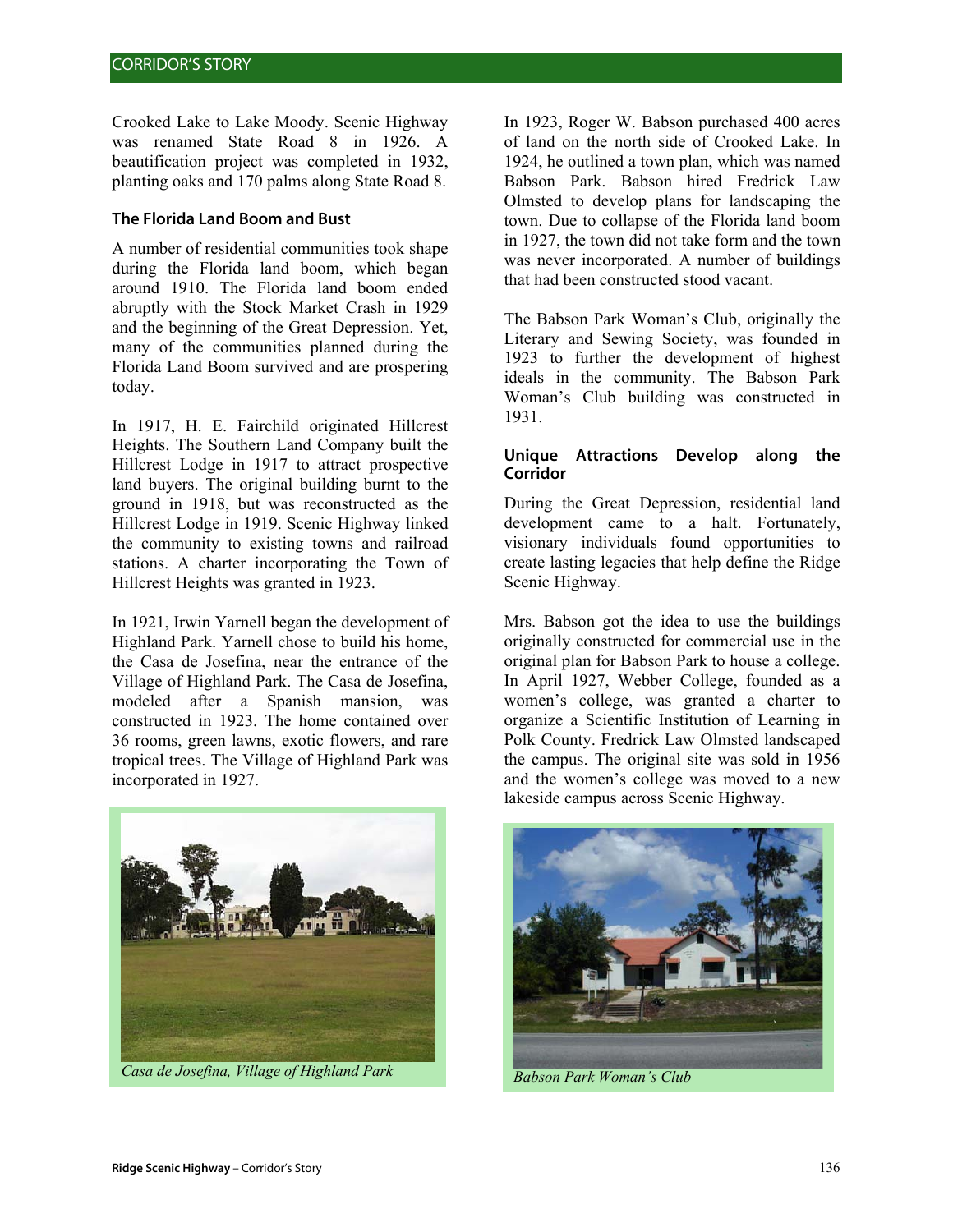Dutch immigrant and Pulitzer Prize winner Edward Bok chose the Lake Wales Ridge as the location in which to create "a spot which would reach out in its beauty to the people, and fill their souls with the quiet, the repose, the influence of the beautiful" (*America's Taj Mahal by Edward W. Bok*). Historic Bok Sanctuary, located 298 feet above sea level, was dedicated as the Mountain Lake Sanctuary and Singing Tower in February 1929 by President Calvin Coolidge as Bok's gift to America. The foremost artisans of the day collaborated to create a masterpiece of architecture, history, and nature. Milton B. Medary designed the majestic belltower; Lee Lawrie carved the sculptural elements; Samuel Yellin designed the magnificent wrought iron decorative elements; J.H. Dulles Allen created the colorful tile grilles; and Frederick Law Olmsted Jr. designed the meditative landscape gardens. The belltower houses a 60-bell Taylor carillon, considered one of the finest in the world. Historic Bok Sanctuary encompasses more than 250 acres and is a protected haven for two federally listed species of endangered plants, either grown in the Sanctuary or held as seed. Historic Bok Sanctuary is listed on the Florida Birding Trail.



*Webber International University contains historic buildings listed by the State Historic Preservation Office.*

In 1931, Bertha Hinshaw opened the Chalet Inn, known today as the Chalet Suzanne. In April 1991, Chalet Suzanne was listed on the National Register of Historic Places. World famous soups from the Chalet Suzanne Soup Cannery flew aboard the Apollo 15 and Apollo 17 moon flights.



*Historic Bok Sanctuary's "Singing Tower* 

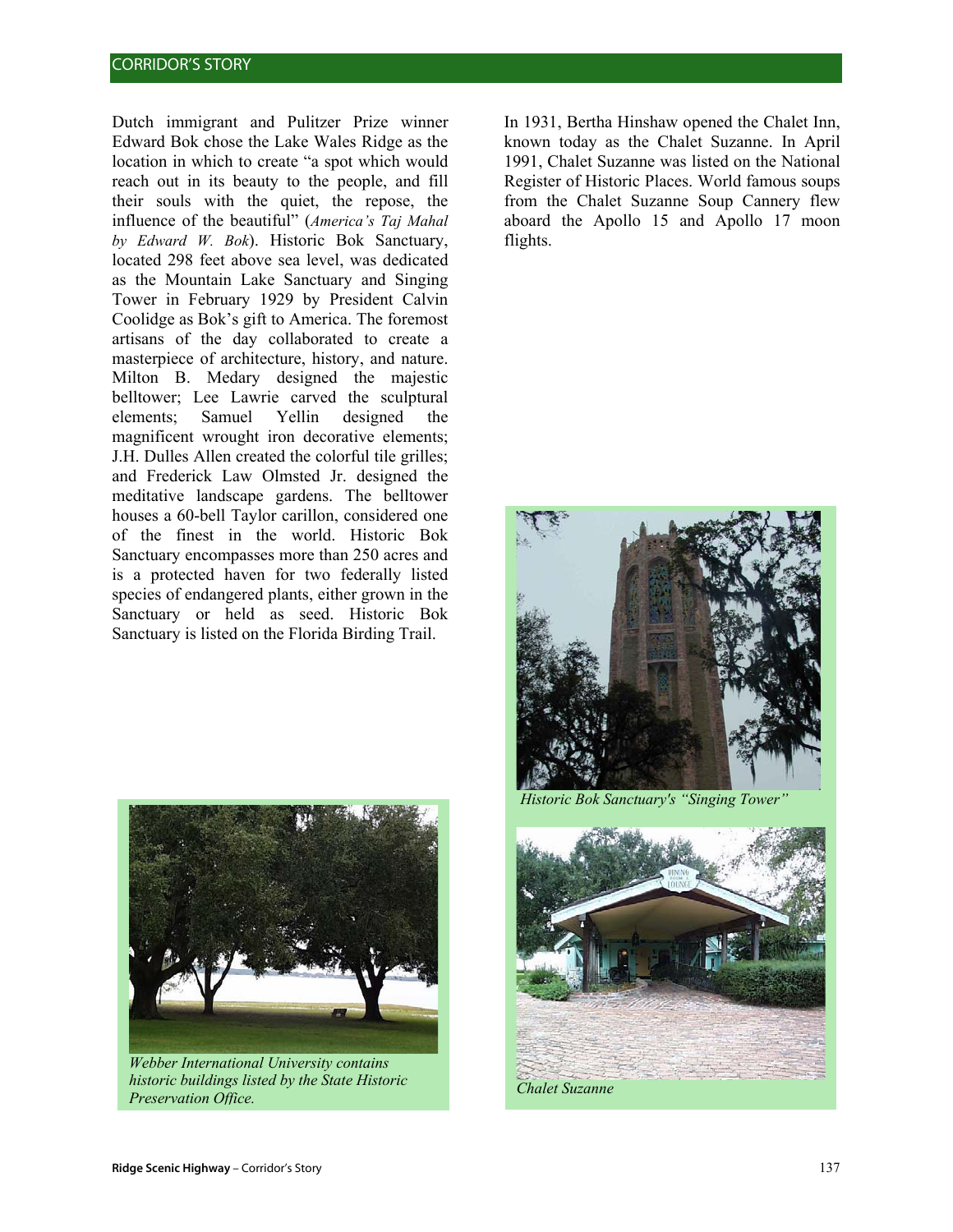#### **Historic Preservation Takes Root along the Corridor**

The residents of the Lake Wales Ridge value history as the heart of their community. Since the early 1970's, the residents of the Lake Wales Ridge have invested resources to preserve the unique history and culture found along the Ridge Scenic Highway.

Through the efforts of dedicated citizens, a number of museums have been created to preserve the history of the communities located along the Ridge Scenic Highway, including the Lake Wales Depot Museum, the Frostproof Historical Society, and the Dundee Depot Museum.

Spearheaded by the Bicentennial Commission, the Lake Wales Depot Museum opened its doors in 1976. The Depot Museum serves as a resource center for the collection, conservation, exhibition, and study of materials pertaining to the history of Lake Wales.



*The Depot Museum – Lake Wales* 

Following the success of The Depot Museum, the Frostproof Historical Society was formed in 1978. The objectives of the Society are to establish and operate the Frostproof Historical Museum Library, to promote interest in the history of the Frostproof area, to preserve the historic monuments and buildings of the area, and to collect, maintain, and exhibit other items of historical value to visitors and the people of Frostproof (*Source: Frostproof Historical Society Bylaws*).



*Frostproof Historical Society*



The Dundee Depot Museum first opened August 27, 1999. Restoration was completed and the dedication held on November 18, 2001. The Dundee Depot Committee, a citizen-led volunteer organization, collects donations of historical artifacts and documented information to preserve the past for future generations. In addition to railroad memorabilia and artifacts, the Dundee Depot Museum rotates displays monthly, featuring a different theme each month.

The efforts of these and other groups to preserve historic buildings and structures have been successful, as can be measured by the number of historic structures preserved along the Ridge Scenic Highway. Since 1975, 6 historic districts and 19 historic structures located within one mile of the Ridge Scenic Highway have been listed on the National Register of Historic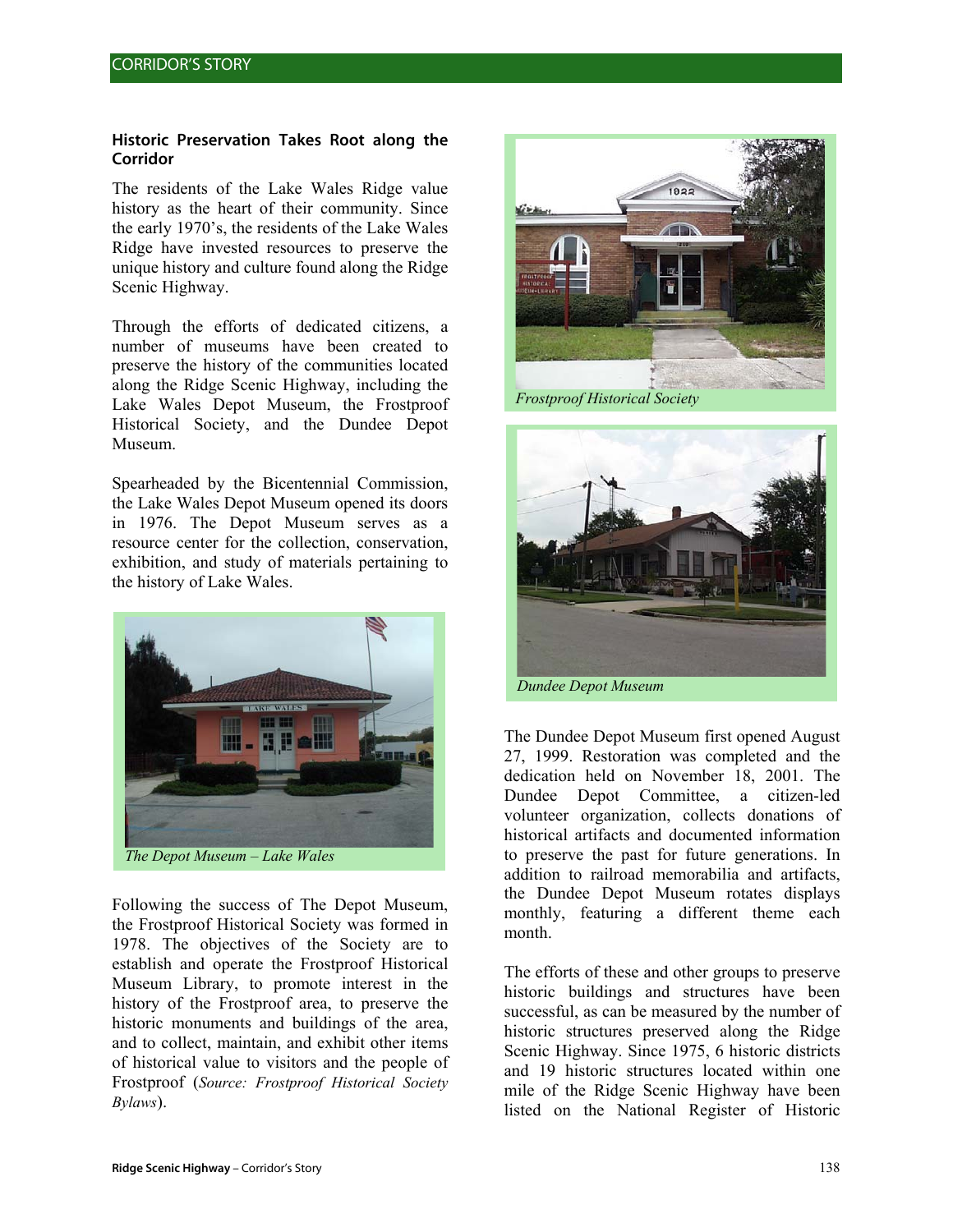Places. In addition, there are 125 sites and structures listed by the State Historic Preservation Office located within 500 feet of the Ridge Scenic Highway. (Historic Sites are listed under *Section 8: Designation Criteria.*)

#### **Environmental Preservation – Public and Private Partnerships Preserving Unique Habitats along the Corridor**

The preservation of the Lake Wales Ridge natural heritage is being undertaken through the collaborative efforts of private and public groups, including federal, state and local government agencies, non-profit organizations, research groups, and citizen activists. To date, these groups have been able to place into conservation approximately 15,180 acres of land in Polk County (*May 2003, Source: The Nature Conservancy and Polk County*).

Environmental conservation and research has taken place along the Lake Wales Ridge since the mid-twentieth century. The Archbold Biological Station, a nonprofit research facility, began studying the Ridge in 1941. The Ridge Audubon Society was established in 1958, with the first meetings held in Lake Wales. In 1961, Roger Babson asked Webber College to donate 3 acres of land to the Society for a Ridge Audubon Center to be built along SR 17. Babson contributed the funds for a building. The Center was dedicated in 1964 and has been actively pursuing youth and adult environmental education ever since. The Ridge Audubon Society was incorporated in 1965. The Defenders of Crooked Lake, a nonprofit



organization, was founded in 1971 to preserve the natural beauty, purity of water, ecological value, and quality of life of Crooked Lake, the only Outstanding Florida Water in the area. The Board meets monthly at the Ridge Audubon Center. Also in 1971, the Nature Conservancy began acquiring land at Tiger Creek. First recognized as a pristine wilderness by Edward Bok, the preservation of this land was furthered by George Cooley and Ken Morrison. To date, the Nature Conservancy has secured almost the entire course of the wild Florida stream after which the preserve is named, as well as surrounding hardwood swamps and hammocks, sand pine and oak scrub, pine flatwoods, and sandhill habitats.

A broad movement to preserve environmentally sensitive lands along the Ridge Scenic Highway gained momentum in the early 1980s, when state agencies and local organizations began to purchase lands in Polk County. In the early 1980's, The Nature Conservancy purchased ecologically sensitive habitat based on information collected by the Archbold Biological Station, the Florida Fish and Wildlife Commission, and the Conservancy staff. Since its inception in 1980, Florida's Conservation and Recreational Lands Program (CARL) has purchased approximately 1,760 acres of land in Polk County. To date, the CARL program has identified an additional 22,116 acres of land for purchase in Polk County (*May 2003, Source: The Nature Conservancy and Glatting Jackson*).

The 1990's saw the introduction of new public and private organizations, along with greater coordination of efforts between groups. The Green Horizon Land Trust, a nonprofit organization headquartered in Lake Wales, was created in 1991 to preserve environmentally valuable or sensitive lands and open space areas in and around the Central Florida Ridge for the benefit of the public, and to educate the public as to the importance of such lands and their preservation. The Green Horizon Land Trust has preserved over 2,300 acres of environmentally sensitive land and open spaces in Central Florida for the benefit of the public (*Source: http://greenhorizonfl.homestead.com, May 2003).* In 1993, Congress designated a small portion of the *Ridge Audubon Center*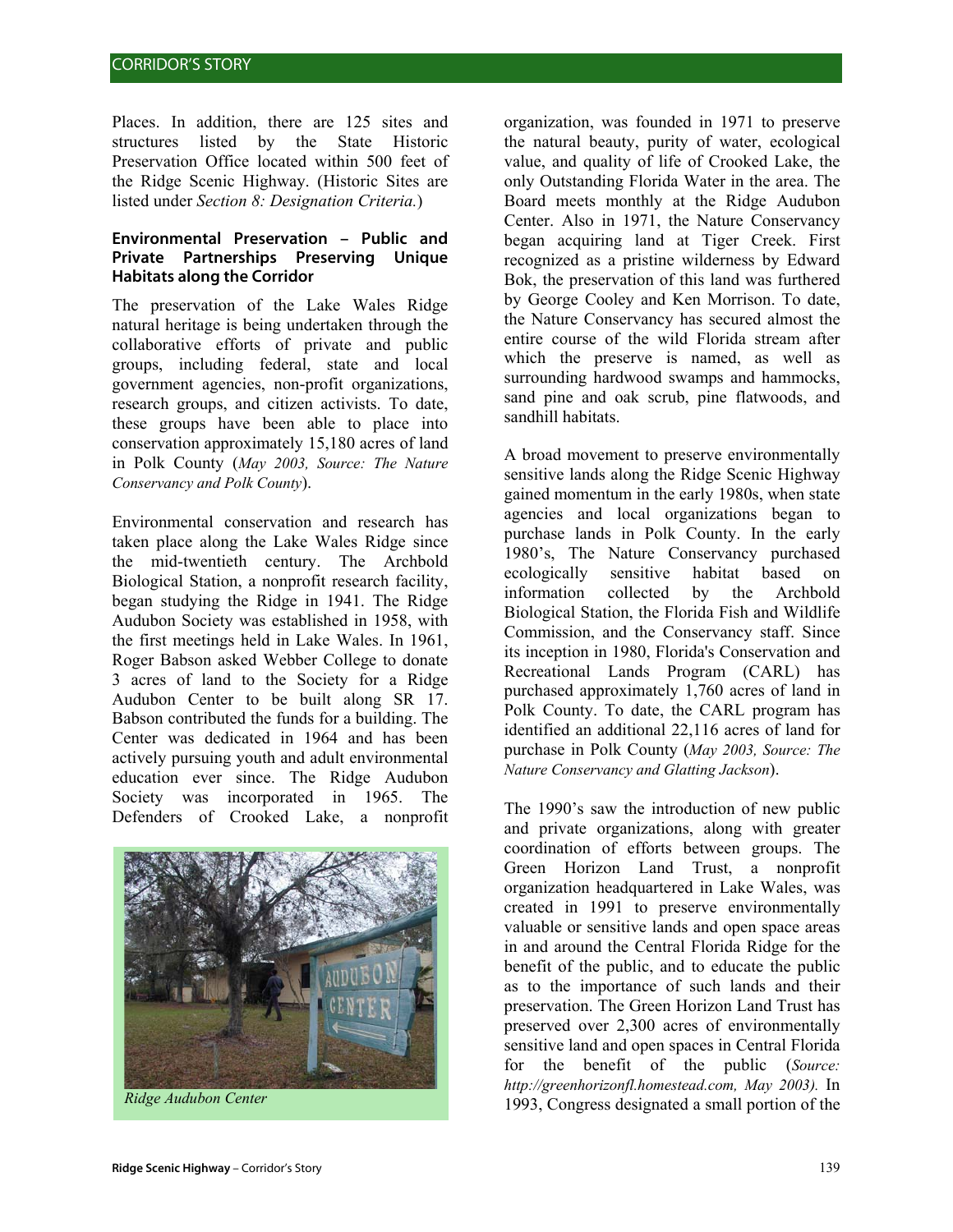Lake Wales Ridge as a National Wildlife Refuge. It was the first National Wildlife Refuge designed to protect rare plants. In 1994, Polk County passed an environmental lands referendum that allowed the county to purchase environmentally sensitive lands. Also in 1994, the Avon Park Air Force Range, owned by the Department of Defense, created a new management plan emphasizing the health of native ecosystems.

The government, non-profit, and citizen groups working in the Lake Wales Ridge to protect and preserve the natural environment are well organized and share resources through the Lake Wales Ridge Ecosystem Working Group, organized in 1991. The mission of the Lake Wales Ridge Ecosystem Working Group is to ensure the long-term protection of the native plants, animals, and natural communities of the Lake Wales Ridge. Members exchange information, promote research, share plans and solutions, coordinate training, and foster public awareness and support. Members include:

Non-Profit Organizations

- Archbold Biological Station
- **Historic Bok Sanctuary**
- Green Horizon Land Trust
- **Highlands County Audubon Society**
- **Lake Region Audubon Society**
- The Nature Conservancy
- Ridge Audubon Society

Federal Agencies

- Natural Resources Conservation Service
- U.S. Air Force-Avon Park Air Force Range
- U.S. Fish and Wildlife Service

State of Florida Agencies

- C.A.R.L. Archaeological Survey
- Florida Bureau of Archaeological Research
- Central Florida Regional Planning Council
- Department of Environmental Protection<br>• Division of Historical Resources
- Division of Historical Resources
- **Division of Recreation**
- Florida Fish and Wildlife Conservation **Commission**
- South Florida Water Management **District**
- Southwest Florida Water Management District

County Government

- Highlands County Planning Department
- Highlands Soil and Water Conservation **District**
- **Polk County Natural Resources Division**

*(Source: © 2000, Archbold Biological Station, 11 July 2000, revised 22 August 2000.)* 

#### **Attractions that Teach and Entertain**

Spook Hill, located on North Wales Drive at Wilshire Avenue, a few blocks from the Lake Wales Historic District, is a natural attraction of the odd kind. Visitors from around the country come to see the natural wonder. When a car is placed in neutral at the designated location on the hill, the car rolls uphill, tugged by invisible forces which defy the laws of gravity. Over the years, there have been a number of legends meant to explain the natural wonder. The legend, as it reads on the sign next to Spook Hill:

*Many years ago an Indian village on Lake Wailes was plagued by raids of a huge gator. The Chief, a great warrior, killed the gator in a battle that created a small lake. The chief was buried on the north side. Pioneer mail riders first discovered their horses laboring down hill, thus naming it "Spook Hill." When the road was paved, cars coasted up hill. Is this the gator seeking revenge, or is the chief still trying to protect his land?* 



*Spook Hill*